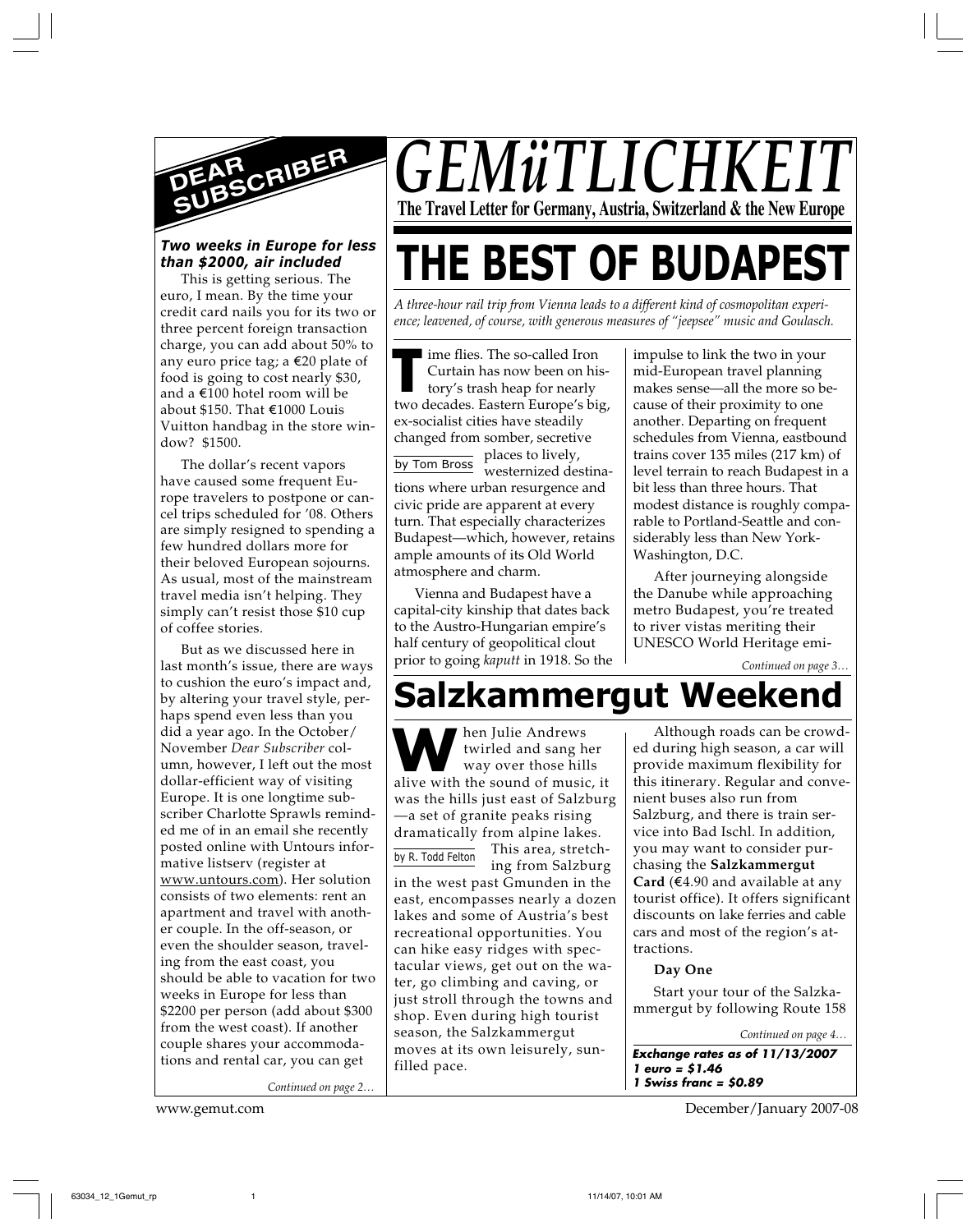#### *DEAR SUBSCRIBER Continued from page 1*

the cost under \$2000.

Here's how. If, at this time of year, you book a mid-April flight, Lufthansa will fly you nonstop from New York to Frankfurt and back for under \$600. Once on the ground you'll need transportation. If there are just two of you, a compact, fourdoor VW Golf will do nicely and cost about \$450 with taxes. A party of four will require a midsize VW Passat, or similar, for about \$490. Add another \$350 to fuel the car over 1000 miles/1609 km.

Apartments outside Germany and Austria's major cities start at about E200 per week. For example, the website for the Black Forest city of Freiburg (www.freiburg.de) lists page after page of holiday apartment rentals starting at E25 per night for two persons. You might, for example, choose Appartement Am Schloßberg **(**www.freiburgcity.com). The per couple price is about \$58 per night. Or, less than 10 minutes by car from Freiburg, in the charming Black Forest village of Kirchzarten, is a newly renovated and furnished two-bedroom ground floor apartment (www.vrbo.com/ 116304) in the duplex of Joan and Robin Stockitt. The place comes equipped with cable/satellite TV, CD player with music library, computer with high speed Internet

access, gas barbecue grill, washer and dryer, full kitchen including dishwasher, and castle and mountain views. Both bedrooms open to the landscaped garden. The total price per week for four persons is 792 dollars, not euros.

These are just two examples; there are thousands of clean, well equipped self-catering accommodations in our three countries. The question is how to find them and, from thousands of miles away, ensure quality, cleanliness and value.

The least expensive way of renting an apartment or house in Europe, is to deal directly with the owner. That way you avoid property manager and booking agent fees. There's a website (www.vrbo.com) that puts you in contact with vacation rental owners all over the world. Vrbo.com's property list for Germany, Austria and Switzerland, however, is a bit scant. For a much larger inventory of rentals, contact the tourist office of the town or region where you plan to headquarter. Most maintain an extensive property list with descriptions, photos, prices, and contact info. Of course, you can request the list via email, phone or fax (the *Michelin Red Guides* for Germany and Switzerland have tourist office contact information for thousands of towns) but you'll get more information quicker by visiting tourist office websites. Usually a simple "rothenburg tourist office" or "graz tourist office" Google search will

bring up what you're looking for. These days most of the properties on these tourist office sites have their own websites, often in English, where, via links, you can view photos, check prices, find a description of each property and its amenities, and then contact the owner.

*Continued on page 8…* The only problem with renter-toowner contact at a distance is you're buying sight-unseen. As we learned a few years ago when we wore out shoe leather searching for an apartment in the Montreux-Lausanne area of Lake Geneva, carefully staged photos and glowing descriptions written by owners frequently don't reflect reality. If you travel in the off-season, I suggest waiting until you get to Europe to search for a property. Before leaving the U. S. you can use the Internet to compile a list of places you'd like to inspect. You might lose a day or two in the search but that's preferable to mak-

#### **Using Gemütlichkeit**

• Hotel prices listed are for one night. Discounts are often available for longer stays.

• All hotel prices include breakfast unless otherwise noted.

• Local European telephone area codes carry the "0" required for in-country dialing. To phone establishments from outside the country, such as from the USA, do not dial the first "0".

#### **Logging on to Our Website**

Back issues in PDF format from January 1993, except for the most recent 10, are available free to subscribers only at www.gemut.com (click on "Members"). To access the issues, enter the user name and password published in this space each month. The new codes are:

User Name: **jgjg** Password: **5602**

| <i><b>GEMÜTLICHKEIT</b></i><br>Vol. 21, No. 10                                                                                                                                                                                                                                                                                                 |                                                 | <b>HOTEL RESTAURANT RATING KEY</b> |                     |                            |                                     |
|------------------------------------------------------------------------------------------------------------------------------------------------------------------------------------------------------------------------------------------------------------------------------------------------------------------------------------------------|-------------------------------------------------|------------------------------------|---------------------|----------------------------|-------------------------------------|
| Dec/Jan 2007-08<br>The Travel Letter for Germany, Austria, Switzerland & the New Europe                                                                                                                                                                                                                                                        |                                                 | <b>Rating Scale</b>                | <b>Scale</b>        | <b>Restaurant Criteria</b> |                                     |
| Robert H. & Elizabeth S. Bestor<br><b>Publishers:</b>                                                                                                                                                                                                                                                                                          |                                                 | Excellent                          | $16 - 20$           | Food                       | 65%                                 |
| Nikki Goth Itoi<br><b>Executive Editor:</b><br><b>Contributors:</b><br><b>Tom Bross</b>                                                                                                                                                                                                                                                        | Above Average                                   | $12 - 15$                          | Service             | 20%                        |                                     |
|                                                                                                                                                                                                                                                                                                                                                | Average                                         | $8 - 11$                           | Atmosphere          | 15%                        |                                     |
|                                                                                                                                                                                                                                                                                                                                                | Lydia Itoi                                      | Adequate                           | 4 -<br>- 7          |                            |                                     |
| <b>Consulting Editor:</b><br><b>Online Services:</b>                                                                                                                                                                                                                                                                                           | <b>Thomas P. Bestor</b><br><b>Kurt Steffans</b> | Unacceptable                       | $\mathbf{0}$<br>- 3 |                            |                                     |
| <b>Subscriber Travel Services:</b><br><b>Andy Bestor, Laura Riedel</b>                                                                                                                                                                                                                                                                         |                                                 | <b>Hotel Rating Criteria</b>       |                     | <b>Value Rating</b>        | <b>Scale</b>                        |
| Gemütlichkeit (ISSN 10431756) is published 10 times each year by UpCountry                                                                                                                                                                                                                                                                     |                                                 | People/Service                     | 30%                 | <b>Outstanding Value</b>   | $17 - 20$                           |
| Publishing, 288 Ridge Road, Ashland OR 97520. TOLL FREE: 1-800/521-<br>6722 or 541/488-8462, fax: 541/488-8468, e-mail travel@gemut.com. Web<br>site: www.gemut.com. Subscriptions are \$67 per year for 10 issues. While<br>every effort is made to provide correct information, the publishers can make<br>no guarantees regarding accuracy. |                                                 | Location/Setting                   | 15%                 | Very Good Value            | 12 <sup>°</sup><br>16<br>$\sim$ $-$ |
|                                                                                                                                                                                                                                                                                                                                                |                                                 | Guestrooms                         | 30%                 | Average Value              | 9-<br>-11                           |
|                                                                                                                                                                                                                                                                                                                                                |                                                 | Public rooms                       | 5%                  | <b>Below Average Value</b> | $5 - 8$                             |
| <b>POSTMASTER: SEND ADDRESS CHANGES TO:</b>                                                                                                                                                                                                                                                                                                    |                                                 | Facilities/Restaurant              | 20%                 | A Rip-Off                  |                                     |
| Gemütlichkeit, 288 Ridge Road., Ashland OR 97520                                                                                                                                                                                                                                                                                               |                                                 |                                    |                     |                            |                                     |

Gemütlichkeit 2 December/January 2007-08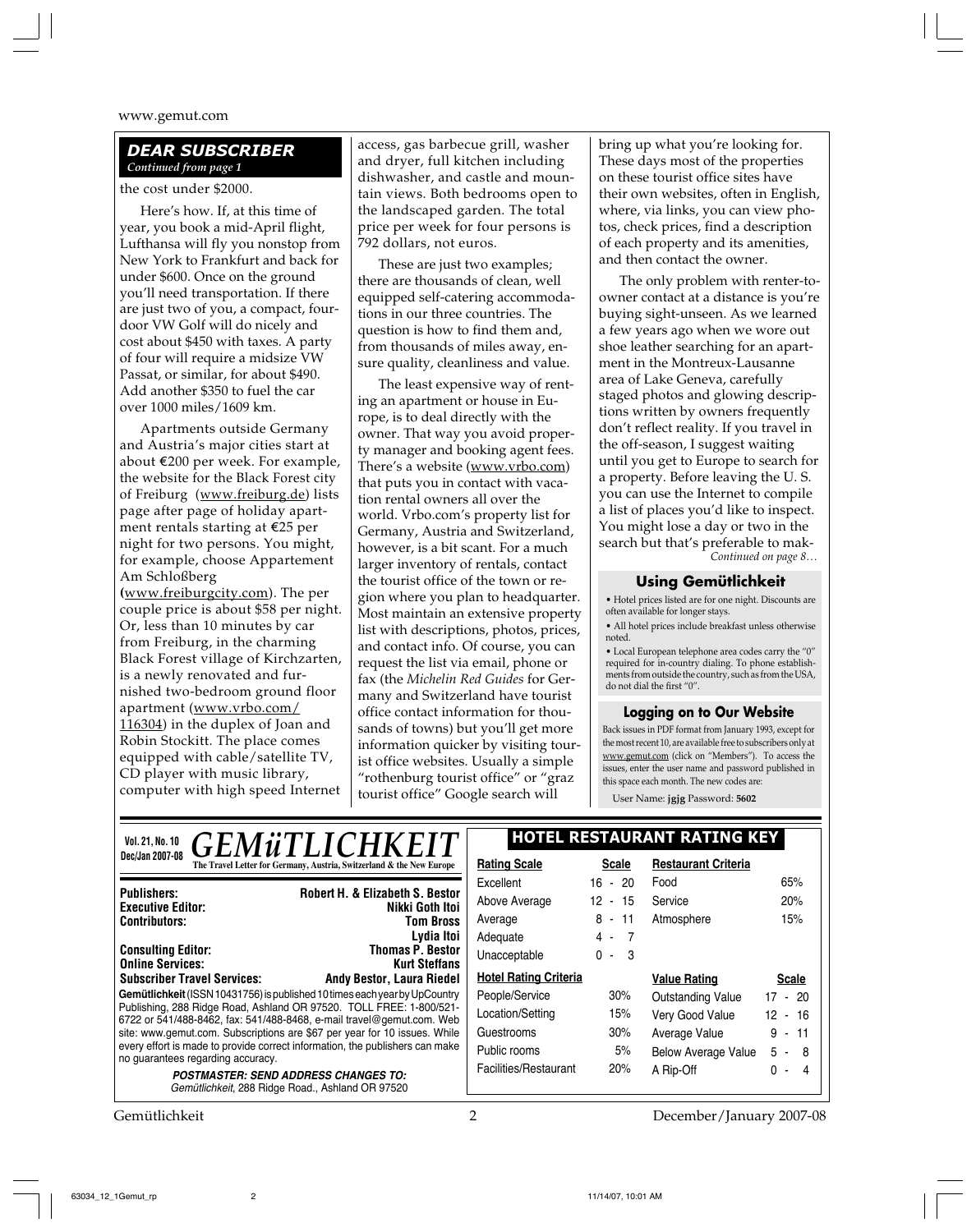#### *BUDAPEST Continued from page 1*

nence. And here's an opportunity to comprehend this two-part city: hilly Buda, topped by the Castle District, looms above the Danube's west bank. On the other side, with the enormously neo-Gothic Hungarian Parliament as a focal point, flat Pest sprawls toward its cultural landmarks and buzzing commercial areas. Disembark at the eastern station (*Keleti pu*), a skylit 19th-century behemoth dominating Baross Square, smack-dab in the middle of cosmopolitan Pest.

#### **Day One**

Decide among plentiful hotel options. Upscale choices in Pest include **Le Meridien**, converted from a limestone police headquarters, and the more intimate **Atrium,** newly opened in 2007. For tempting river-view accommodations over in Buda, consider the four-star **Victoria** or charming 26 room **Burg**. After unpacking, plunge in to the urbane tempo and post-socialist spirit of Hungary's proudly resilient capital. If you're exploring Pest at midday, enjoy a lunch break indoors or on the terrace at **Premier**, serving international cuisine along with Budapest-brewed Dreher beer.

The restaurant is located along **Andrássy Avenue**, one of Europe's truly great boulevards, another UNESCO World Heritage Site, lined with splendidly restored mansions and public buildings. Especially prominent among them: the 1884 **State Opera House**, matching its counterparts in Vienna, Dresden, and Paris for grandiose architecture and lavish interiors (Bertalan Székely's murals on the foyer's vaulted ceiling, for instance; also gorgeous Károly Lotz frescoes above the main hall). Wrought-iron balustrades seen on this Parisianinfluenced thoroughfare frame stairways leading down to continental Europe's first subway line, inaugurated in 1896 to coincide

with Hungary's national millennium celebrations.

The avenue leads toward the **Millennium Monument** fronting marble-paved **Heroes' Square**, an open space adorned with statuebedecked colonnades. Immediately beyond, **City Park** encompasses tree-shaded walkways, ponds, botanical gardens, Budapest's zoo, and the famous **Széchenyi Spa Baths**, Europe's biggest such complex, fed by thermal springs that were discovered 131 years ago. Backtracking to the square, make at least a quick tour inside the **Museum of Fine Arts** before it closes at 5pm (Tuesday-Sunday). Its worldclass collections include paintings by Raphael (*The Esterházy Madonna*), Rembrandt, a Dürer self-portrait, Tiepolo, El Greco, Picasso, Toulouse-Lautrec, and Pieter Brueghel the Elder's 1566 masterpiece: *St. John the Baptist's Sermon*.

For tonight's meal, choose **Belcanto**, virtually next door to the opera house. Pastel walls enclose this two-level dining salon, where singing waiters entertain. Fish and vegetarian courses are on the menu, augmented by an extensive wine list, but here's your chance to savor Hungarian veal stew with *strapatchka* dumplings.

#### **Day Two**

Make the most of a full day in Pest. There's still much to see not the least of which are memorials to the Russian Red Army's deadly siege during the closing months of World War II and the 18-day Hungarian Revolution a decade later. No need, though, to rush your hotel breakfast, because guided English-language tours through the magnificent **Hungarian Parliament Building** at Kossuth Square don't commence until 10am. St. Stephen's crown and other coronation regalia glimmer in glass display cases. Nearby, **St. Stephen's Basilica**—an ecclesiastical treasure house of jewel-encrusted reliquaries, mosaics, paintings, carvings, and Alajos

Stróbl sculptures—is surmounted by a 315-foot (96-meter) dome housing an observatory for 360 degree vistas over Budapest.

In a museum-going mood? Pest has dozens. Their themes range from ethnography and agriculture to geology, postal service, photography, railroading, contemporary art, and national history. The **Béla Bartök Memorial House** was the 20th-century composer's residence. The **Museum of Applied Arts** is an Art Nouveau stunner, inside and out. Conceived by architect Ödön Lechner, aqua and gold Zsolnay ceramics cover the dome and roof in dazzling patterns. Compelling, too, is the squeezed-together Jewish Quarter, with Holocaust remembrances added to the rose-windowed, Byzantine-Moorish **Great Synagogue,** consecrated in 1849.

Ponder two lunchtime recommendations: The circa-1897 **Central Market Hall** (more multicolored Zsolnay rooftop zigzags), jam-packed with stalls purveying fruit, vegetables, paprika, meats, and cheeses. Bread, sausages, sugar-sprinkled *palacsinta* pancakes, and drinks are sold in the upstairs fast-food corner. Or, similar vintage but classier ambience: **Gerbeaud**, the quintessential Old World pastry shop/coffee house/ tea room/luncheon haven, a can't-miss presence beside a square graced with a sculpted stone fountain.

Shopping, people-watching, cafésitting. Accomplish all three on a sensationally popular pedestrian corridor two blocks in from the riverfront—namely **Váci Utca**, hemmed in by neoclassical, Bauhaus, and daringly postmodern buildings.

Make this a memorable evening by boarding a boat anchored near the iconic **Chain Bridge**, dramatically illuminated, as are imposing buildings along both sides of the Danube. Settle into **Spoon**, the mid-ship restaurant, then linger over after-dinner

Gemütlichkeit 3 December/January 2007-08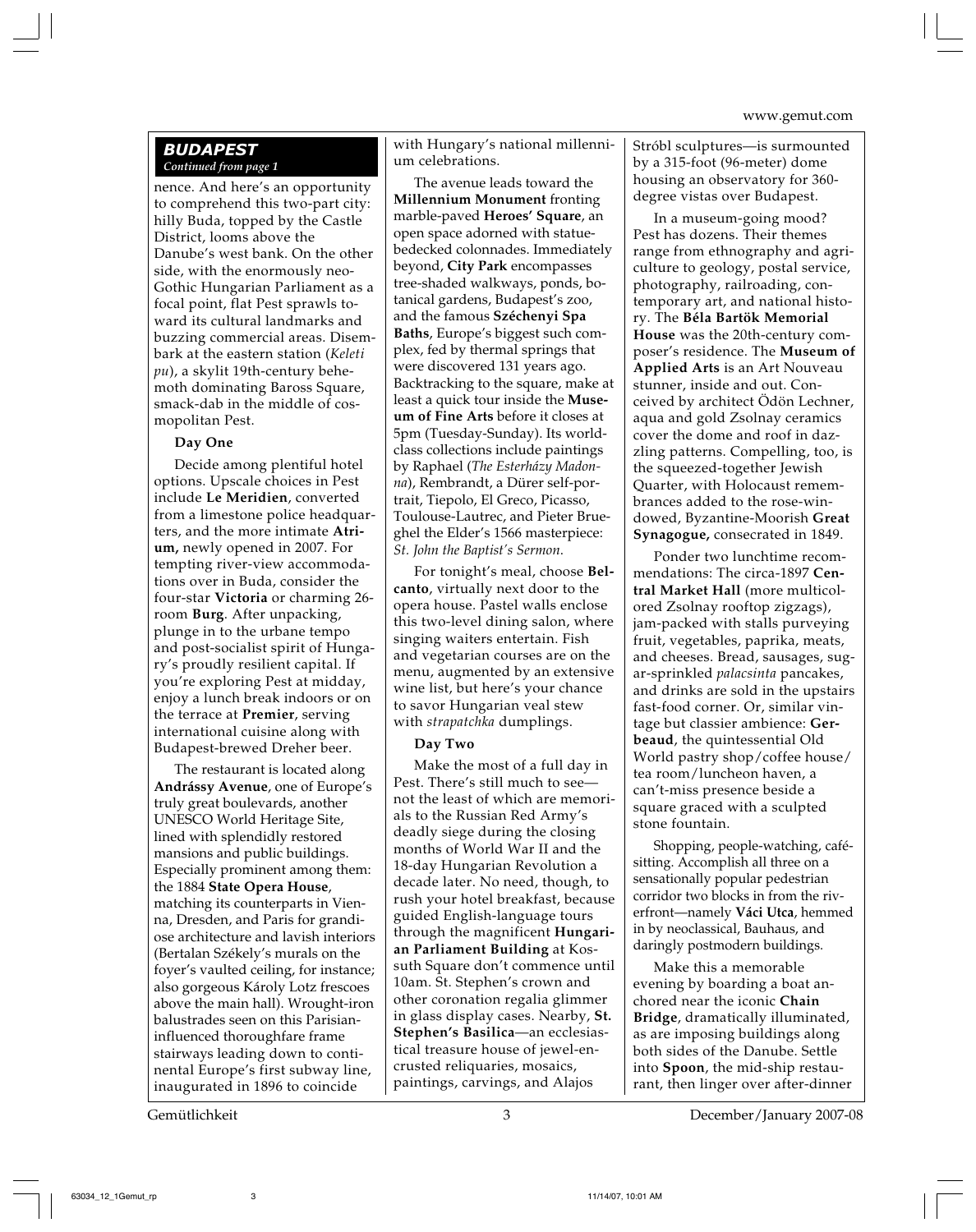drinks in the lounge, with its backdrop of city lights.

#### **Day Three**

After riding the **funicular railway** up a steep 48-degree slope, you're on the Buda heights, locale of the **Royal Palace**. Spread amidst courtyards, gardens and ornamental gateways, attractions inside this supreme landmark include the **Hungarian National Gallery**, **Budapest History Museum,** and the **National Széchényi Library** (2,500,000 books).

 Huddled beneath the ramparts, rows of Gothic and Baroque house-fronts overhang narrow streets illuminated by gas lights. Sure enough, many of them are loaded with folkloric souvenir cubbyholes—your cue to do some luncheon unwinding at a neighborly café. Aim for a sidewalk table at tiny **Walzer**, a few steps from **Holy Trinity Square**, where the spire of neo-Gothic **Mátyás Church** stands lean and tall. Then ramble upward toward the four conical towers of the 1895 **Fishermen's Bastion**, a curved pavilion providing high-angle views of Pest, the Danube and its bridges.

While you're in Buda, angle onto a southerly route from the Castle District. Destination: **Statue Park**, hilltop dumping ground for 41 gigantic Communist-era monuments, ripped from their citywide perches after Russia's bureaucrats and troops left town in 1991. Say hello to larger-than-life Marx and Engels, plus Lenin, Dimitrov, and other comrades. For evening farewells, soulful guitar strumming in the 15th-century palm court within sight of Mátyás Church complements your dinner at fivestar **Alabárdos**, a restaurant featuring the cuisine of Transylvania.

**Before you go:** Catch the mood of Budapest before, during after WWII, by renting *Gloomy Sunday*, a fine German film that blends romance, intrigue, nasty Nazis and a restaurant so enticing you'll want to immediately book a table.

#### **Budapest Hotels**

(Prices are in HUF-Hungarian Forints: US\$1 = HUF 173)

**Le Meridien**, Erzsébet tér. 9- 10, tel. +36/429/5500, fax 5555, www.lemeridien.com, info@lemeridien.hu; doubles from HUF 69,398

**Atrium**, Cszona 14, tel. +36/ 299/0777, fax 6090, www.atriumhotel.budapest.com, info@atriumhotel.com; doubles from HUF 29,568

**Victoria**, Bem Rakpart 11, tel. +36/457/8080, fax 8088, www.victoria.hu, victoria@victoria.hu; doubles HUF 23,661-30,448

**Burg**, Szentháromság tér 7-8, tel. +36/212/0269, fax 3970, www.burghotelbudapest.com, hotelburg@mail.datanet.hu; doubles from HUF 24,388, singles HUF 21,052

#### **Budapest Restaurants &Cafés**

**Premier**, Andrássy út. 101, tel. +36/342/1768; Mon.-Sat. 10am-11pm; entrées HUF 3,000

**Bel Canto**, Dalszínház út. 8, tel. +36/269/2786; daily noon-3 p.m. and 5pm-2am; entrées HUF 3,000

**Spoon**, V. Vigadó tér. 3, tel. +36/411/0933; daily noon-midnight; entrées HUF 2,790-3,200

**Central Market Hall**, Fövám tér.1-3; Mon. to 5pm, Tues.-Fri. to 6 p.m., Sat. to 2pm; lunches HUF 1,566-1,914

**Gerbeaud, Vörösmarty** tér. 7- 8, tel. +36/429/9000; daily noon-11pm; lunches average HUF 1,800-2,000

**Walzer**, Táncsics Mihály út. 12, tel. +36/321/3622; daily 10am-6pm.; pastry and beverage HUF 1,044-1,392

**Alabárdos**, Országház út. 2, tel. +36/356/0851, Mon.-Sat. 7- 11pm; entrées HUF 3,000  $\mathbf{M}$ 

#### *SALZKAMMERGUT Continued from page 1*

out of Salzburg to the Fuschlsee and the town of the same name. Right after you pass the modern headquarters of Red Bull Austria (the renowned energy drink makers that sponsor all sorts of things, including Salzburg's soccer team), turn left on Dorfstrasse and drive by the beach. The **Hotel Seerose** will be on your left. You can't beat it for location and although some of the rooms may feel slightly sterile, it offers a good combination of comfort and convenience. For the more budget-minded, try **Haus Fieg** at Ellmaustrasse 2. You can choose between quiet rooms toward the back of the house or those with a view of the Fuschlsee. A high-end option is the **Schloss Fuschl** at the other end of the lake. Located in a castle on its own peninsula, it offers a fairy tale experience complete with carriage rides and rooms in the tower—and is priced accordingly.

Once you've settled in, get out your walking shoes and head off on the path that goes around the lake (you can find it in front of Hotel Seerose). The entire loop can be done in a few hours at a walking pace. But, whether you are walking, running, or even riding a bike rented from one of the many shops in town, bring a bathing suit and stop by any of the beaches. One favorite is the **Wesenauer** beach, on the south side. It is a peaceful retreat from the sometimes crowded public beach. And the nearby restaurant **Holzknechtstube** will serve lunch or a snack. But save your appetite for dinner tonight at the **Gasthof Seerose**.

Try to reserve a table facing the lake and plan to be seated about thirty minutes before sunset. Prepare to linger as the sun goes down across the water. If you're lucky, one of the lake's dusk anglers will drift by in a

Gemütlichkeit 4 December/January 2007-08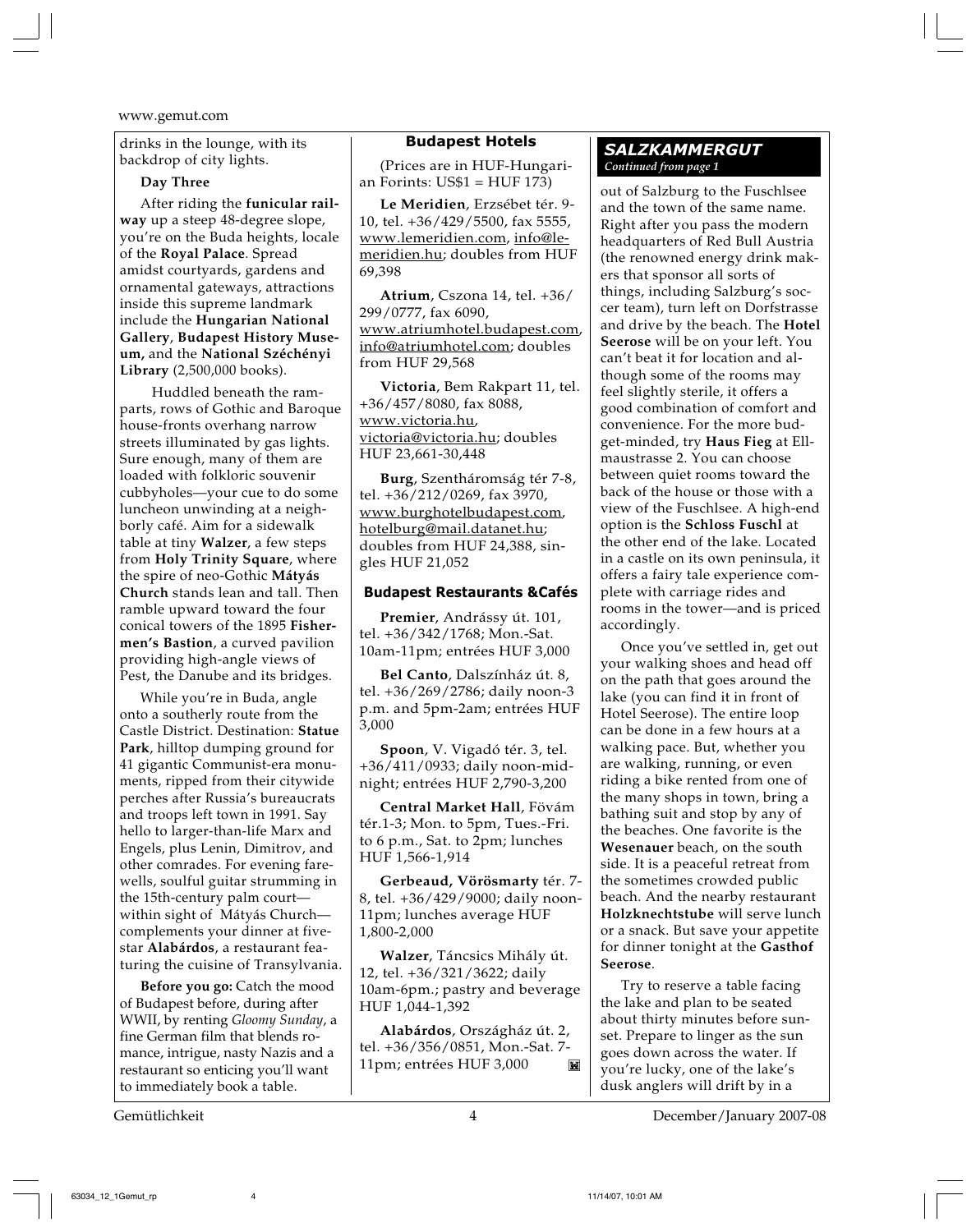rowboat casting the perfect silhouette. By the time you have finished the *Wienerschnitzel* ( $\notin$ 10, it is particularly good here) and are on to your coffee, the sky will have turned a lovely blue and the mountains will have faded to black. Bring a sweater though, because here on the water, the air can turn chilly even on a summer night and you'd hate to have to leave because you weren't prepared for the cooler air.

If by chance, the Hotel Seerose is fully booked, try **Steakhouse Fuschl** at Ellmaustrasse 2 (Route 158). Ask Maria for a table in the garden and try the mixed grill for two (€16 per person). You won't be disappointed. Steakhouse Fuschl is also an excellent choice for families with young kids—both the menu and the backyard playground are sure to bring smiles.

#### **Day Two**

After breakfast, get on the road quickly, for there's a great hike ahead of you. But before you leave, stop at the **Nah & Frisch** (9 Dorfstrasse) just up the road from the hotel to grab the makings for a picnic lunch. Although there is plenty of food available halfway up the hike, a picnic at the top of the **Bleckwand** is clearly a better option. Pulling out of Fuschl, continue on Route 158 towards Sankt Gilgen. Bypass the town and continue on Route 158 toward Bad Ischl. Just after you pass the town of Geschwendt, you will see Gasthof Wiesenhof on the left; turn right at the sign that says Bleckwandstrasse. This is a toll road, so have your  $E3$  ready to drop into the slot at the gate. Climb this steep and winding road to the parking lot on the left just past the Jausenstation on the right.

The first section of this hike meanders slowly up through a forest before gaining the ridge where the **Bleckwandhütte** sits (walking time to the hut is 30 to 45 minutes and then another half an hour to the top). It is one of a

series of Alpine huts serving basic meals and drinks. If the porch tables are open, stop for cake and coffee, or maybe even a cup of *goulaschsuppe*. Once fortified, follow the path that leads up from the hut towards the summit. Although moderately steep in some sections, the hike is short with a tremendous payoff. The top is wonderfully rounded, with a large grassy plain, but be careful, the cliffs here are real cliffs. The view is stunning: five lakes and the towns of Bad Ischl, Sankt Gilgen, Sankt Wolfgang, and Strobl – all surrounded by granite peaks and green valleys. There is a picnic table and bench near the cross that marks the highest point, so don't forget the backpack full of food you bought back in Fuschl.

When you are ready, stand with your back to the cross and take the path that leads south down the backside of the Bleckwand (away from the lake). As the trail drops down through the forests, you will begin to catch views of high pastures dotted with cows and sheep. Follow the path down to the mountain dairy farm and take a moment to drink in the view (and a bit of fresh milk if you can get it) before returning to your car via the road (about a 15-minute walk).

After returning to the main road (Route 158), turn right and pass through Bad Ischl on your way to Hallstatt (on Routes 145 & 166) for tonight's stay. Hallstatt is the stunning postcard village featured on almost all literature about Austria. In addition to 7,000 years of history and inclusion on the UNESCO World Heritage list, Hallstatt offers plenty of activities, depending on the season you visit. First, leave your bags at the **Seehotel Grüner Baum** in the Marktplatz. Although there are plenty of accommodations in this heavilytouristed town, the Grüner Baum may be the best value.

If there is still light in the town

(the steep walls surrounding this tiny village clinging to the side of the Hallstattersee mean the town is shaded by mid-afternoon at the latest), go explore a bit of the town by walking all the way through on the main street to the **St. Michaels Chapel** with its famous charnel house. The church's cemetery has been in use since 1600 and is so small that after being buried for 10 or 20 years, remains are transferred to this above-ground building. Some of the skulls are marked with the date and/or the cause of death.

After that sobering interlude, double back through the town. Check out the two main squares and stop at **Gasthof Zauner** (also a hotel candidate) to make a dinner reservation. Request the porch table overlooking the square.

Next, chase the light out onto the water by renting an electric or paddle boat from the marina at the north side of town. Roughly  $€10$  for a half-hour ride allows you to see the town from a totally

**Key Websites for the Traveler**

**• www.gemut.com** Gateway site for travelers to Germanic Europe, including car rental, rail passes, hotel bookings, traveler feedback, travel tips, and past issues (free access to back issues for subscribers; see log-on info on page 2). **• www.viamichelin.com** The Michelin database of hotels and restaurants, plus great interactive trip planning tools **• www.travelessentials.com** Guidebooks, maps, travel accessories, luggage, all at 10 percent off for subscribers. Use discount code gemut2006. **• www.webflyer.com** Informative frequent-flyer forums make this a must for air travelers **• bahn.hafas.de/bin/query.exe/en** German rail website, with train schedules throughout Europe, as well as Germany **• www.sbb.ch/index\_e.htm** Swiss and European rail schedules **• www.ski-europe.com** Top Web resource for skiers with much data on Alpine resorts **• www.myswitzerland.com** Website of Switzerland's national tourist authority **• www.germany-tourism.de** Germany's national tourist authority **• www.austria.info/us** Austria's national tourist authority

**• www.historicgermany.com** Website for an alliance of historic German cities

**• www.thetravelinsider.info** Info on electronic devices used by travelers — cell phones, computers, etc.

Gemütlichkeit 5 December/January 2007-08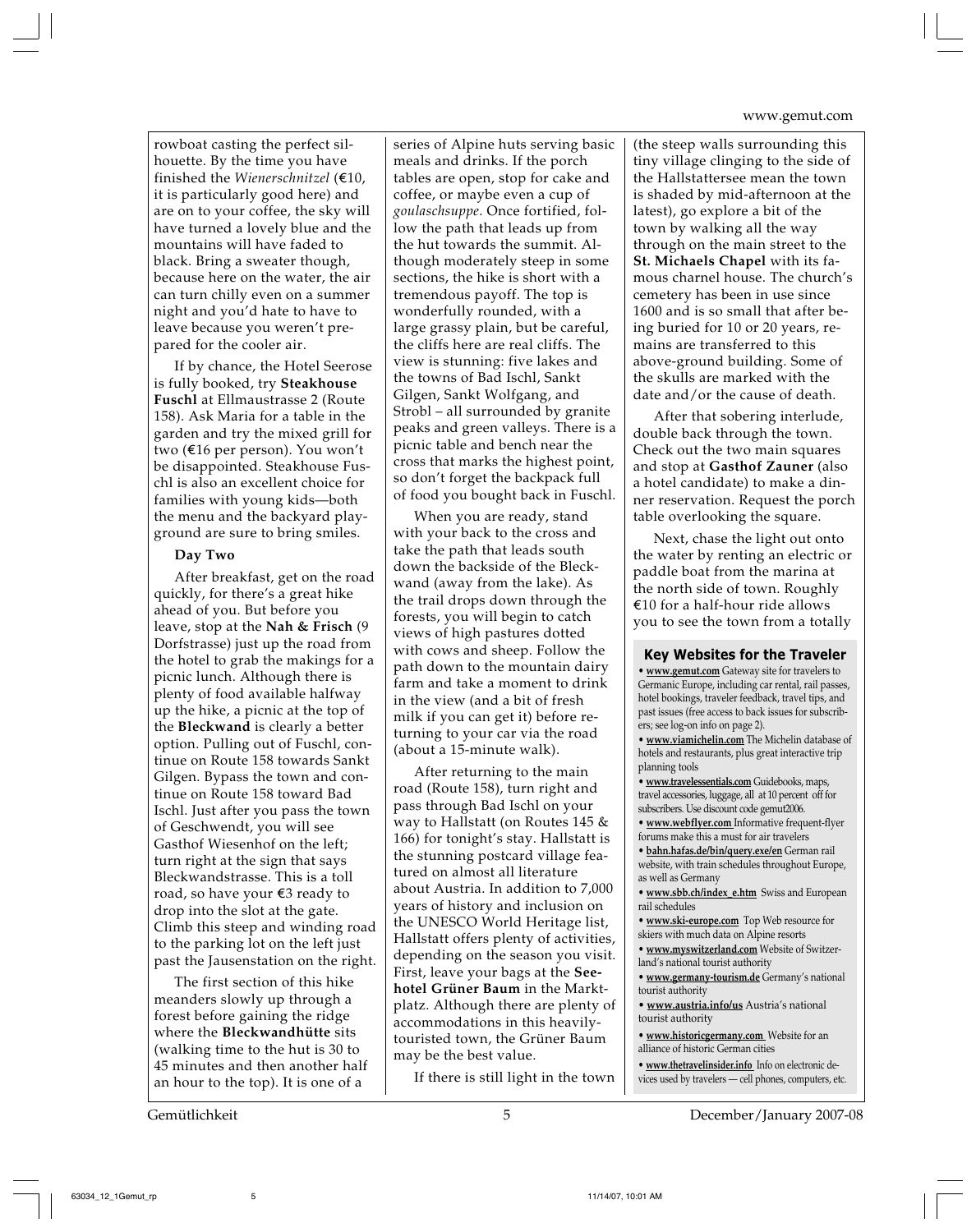#### different perspective.

Round out your afternoon with a little shopping. **Hallstatt Keramik** is the place to buy ceramic bowls, egg cups, vases, and dishes – all with the distinctive spiral pattern of Hallstatt pottery. For additional local gifts, try the **Salzkontor Hallstatt** shop, where special Hallstatt salt and gems are sold. If you are in the market for outdoor gear, try **Dachstein Sport** for functional clothing, great trekking socks, and outdoor equipment. In addition, the basement showcases the Roman ruins upon which the store is built.

When your table is ready at Zauner, head over and start with a glass of *Grüner Veltliner* before ordering up the *Hallstatter Forelle* (if you are squeamish, have them remove the head first). The trout is sweeter than the local *Reinanke.* And no meal at Zauner is complete without their monstrous version of the *Salzburgerknockerl*, a traditional baked pastry loaded with butter and sprinkled with powdered sugar.

#### **Day Three**

Rise early this morning to get the most out of the morning sun. Often, the cold water of the Hallstattersee causes a smoky mist to drift about in the morning light. If you are lucky, you'll catch one of the locals poling their long wooden boats silently through the morning fog. As the day warms, find the path (The Salzburg Weg) that leads up from the Marktplatz towards the summit of the hill behind Hallstatt. It's a steep 45 minute climb up switchbacks, but the path is wide and gravelly, and the forests are cool, so it is a pleasant walk. After visiting the salt mines, take a table near the railing at the **Rudolfturm restaurant** and enjoy lunch with the valley and lake literally laid out at your feet, and the Dachstein range rising above you. This is the perfect place to lay out the map and plan the next trip.

#### **Salzkammergut Hotels**

**Hotel Seerose**, Dorfstrasse 20, Fuschl Am See, tel. +43/6226/ 8793, www.hotel-seerose.at; ¤64- 82 per person per night

**Haus Fieg**, Ellmaustrasse 2, Fuschl Am See, tel. +43/6226/ 8231, www.steakhouse-fuschl.at; ¤21-30 per person per night

**Hotel Schloss Fuschl**, Schlossstrasse 19, Hof Bei Salzburg, tel. +43/6229/22531, http:// austria.starwoodhotels.com/ schlossfuschl.0.html?&no\_cache=1&L=en; ¤215-575 per person per night

**Hotel Gasthof Zauner-Zeewirt**, Marktplatz 51, Hallstatt, tel. +43/6226/8793, www.zauner.hallstatt.net; €40-52 per person per night

**Seehotel Grüner Baum**, Marktplatz 104, Hallstatt, tel. +43/ 6226/8793, www.gruenerbaum.cc; ¤50-65 per person per night

#### **Salzkammergut Restaurants**

**Hotel Seerose**, Dorfstrass 20, Fuschl Am See, tel. +43/6226 8793, www.hotel-seerose.at; daily from 11am; main dishes from  $€6$ 

**Steakhouse Fuschl**, Ellmaustrasse 2, Fuschl Am See, tel. +43/ 6226/8231, www.steakhousefuschl.at; Mon.-Fri. from 5pm and weekends from 11am; main dishes from  $\epsilon$ 8

**Gasthof Zauner-Zeewirt**, Marktplatz 51, Hallstatt, tel. +43/ 6226/8793,

www.zauner.hallstatt.net; daily from 11am.; average fish dish  $€13$ 

**Rudolfturm**, tel. +43/6132/ 2002490; daily from 9am.

#### **Tourist Info**

Salzkammergut Tourism Marketing, Salinenplatz 1, A-4820 Bad Ischl, tel .+43/06132/21306 or 26909, fax 2690914, info@salzkammergut.at,  $\mathbf{M}$ www.salzkammergut.at

### *Rental Car Issue:* **Do I Need Winter Tires?**

*I*f you plan to rent a car in Europe between now and about April 1, *Gemütlichkeit* suggests giving thought to the issue of winter tires. German law now requires them when driving on snow, though rental car companies are not routinely equipped with them—and, at most times, in most locales, snow is not be an issue. The penalty if you are caught driving in snow without winter tires is €40. Worse, however, you may be financially liable if you don't have them and are involved in an accident on snow. And, since you would be breaking the law, driving without winter tires might also void your insurance coverage.

The problem is winter tires are expensive, especially in Germany. They are not standard equipment and must be booked in advance. Most rental companies charge about \$20 per day to a maximum of from \$135 to \$240. So a compact car for a week in Germany will be \$228 plus \$140 for winter tires, a total of around \$368.

Normally, Germany is the least expensive country in which to rent; but perhaps not in winter. In Austria, winter tires are mandatory at certain times of the year and all rental companies include them with the basic price of the rental car. That makes the \$323 weekly price of a compact car with snow tires in Austria cheaper than in Germany — unless, of course, you don't want winter tires in Germany. Switzerland, also requires winter tires through March 31 and the cost is \$6.50 per day. The price of a compact car for a week in Switzerland is \$277, plus \$46 for winter tires for a total of \$323.

In France, snow tires are not required, and at most rental stations only available on expensive, four wheel drive vehicles. The cost is about \$38 per day.

Snow chains? Rental car companies are phasing them out, though they are sold at most service stations.

Gemütlichkeit 6 December/January 2007-08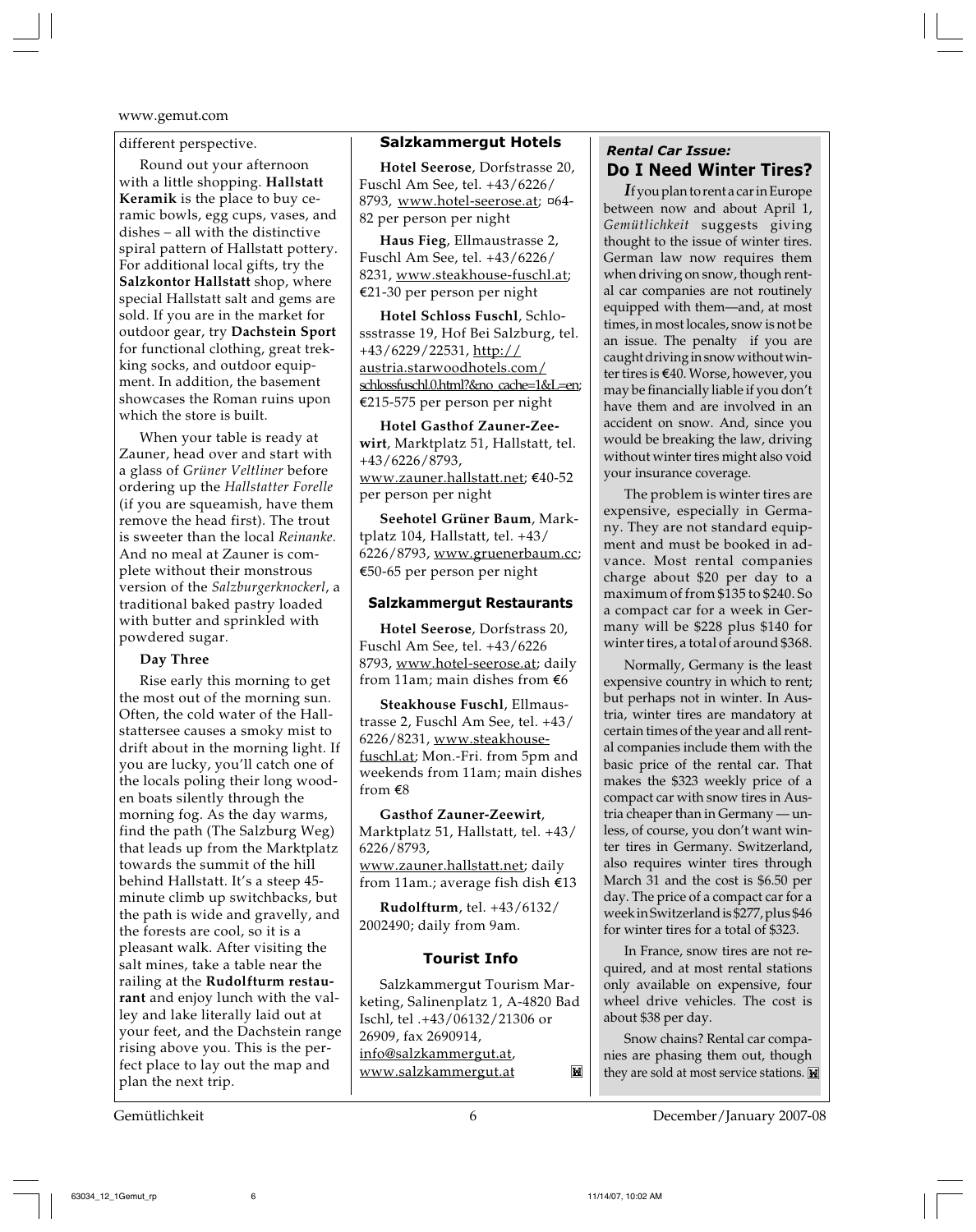## **Readers' Forum**

#### *Bring Your Tent*

While packing for a trip with my 10-year-old daughter, I decided to include a two- to three-person dome tent and two light sleeping bags. It was the best decision ever. We had the best nights' sleep and fun experiences camping in Austria along the Altsee in someone's backyard for E8; Czech Republic in the middle of nowhere for E12; outside Melk below a castle along the Danube for E14; and at the lake campground near Neuschwanstein Castle for E22. All were clean, quiet (unlike our Hostel experiences), convenient, and fun. For budget travelers, I highly recommend camping (at least as a backup) and then splurging once in awhile on more expensive hotels.

> DANIEL SRNA VIA EMAIL

#### *Burned by DCC*

Your mention of Dynamic Currency Conversion in a recent *Gemütlichkeit* really struck a nerve. A little over a month ago my husband and I spent a night at a Holiday Inn near the Frankfurt Airport. When we checked out of the hotel I looked briefly at our receipt but did not really check it carefully until we got home. I discovered that we had been billed in USD, not Euros. A few days later I sent an email to Holiday Inn and detailed my complaint. I specifically mentioned that we were never asked our preference for which currency should be used; I also mentioned that because they made the currency conversion (at a rate favorable to them) we were unfairly overcharged. Although their website states they will answer emails within 8-10 days, we have heard nothing from them. You are so right to warn travelers about this as I fear this practice is becoming more widespread. The dollar is weak enough as it is — no need to diminish it even more.

> CHARLOTTE OLSTEAD REDWOOD CITY CA

## **IN EUROPE, PAY IN LOCAL CURRENCY, NOT DOLLARS**

*T*empting as it may sound, don't pay any bills in Europe that are presented in dollars. Insist on local currency. Under the guise of offering a convenience for travelers, this practice — called Dynamic Currency Conversion (DCC)—was created to establish a revenue stream for the companies that peddle DCC and for their merchant customers: the restaurants, hotels, car rental agencies, and stores that do business with tourists.

DCC adds about three percent to your final cost; this for the infinitesimal convenience of knowing immediately, and to the penny, what you just paid in U.S. dollars for that dinner, rental car or three-night hotel stay. Let's say your hotel bill is  $\text{\textsterling}500$ and you put it on your Visa card. If you pay in euros the currency gets converted to dollars using the interbank rate—the rate banks use among themselves. In this case, let's assume that rate is 1.45. You wind up paying 1.45 x E500 or \$725. Add Visa and your own bank's three percent foreign transaction charge and the final total in U.S dollars is \$747 (a few cards, such as Capital One do not

### **News/Deals**

■ **SEA to FRA on LH:** Good news for the Pacific Northwest. On March 30, **Lufthansa** begins nonstop service from Seattle to Frankfurt. Flight LH 491 will depart daily from Seattle at 2:30pm and arrive in Frankfurt at 9:25am local time the next day. Connections are available from there on Lufthansa to some 135 other European cities. The return flight, LH 490, leaves Frankfurt at 10:05am, and arrives in Seattle at 11:20am local time the same day. The new route will feature a 221-seat Airbus A330- 300, with eight first class, 48 business class and 165 economy class seats. Lufthansa also begins new Calgary-Frankfurt service on March 30. For a price quote call 800-521-6722x2 or visit www.gemut.com and click on "Buy air tickets to Europe."

assess foreign transaction fees). But suppose you are charmed by the hotel manager's pleasant manner when he says you can pay the bill in dollars if you choose. He fails to mention there is a fee for this "service." The currency transaction from euros to dollars is now done at an exchange rate chosen by the "technology provider"—a company called Planet Payment, is one example— that offers this immediate conversion service to the merchant's bank. Instead of an exchange rate of 1.45 it's 1.494. With your credit card's three-percent foreign transaction charge, and the higher exchange rate imposed by Planet Payment, you wind up forking over \$769. Your hotel and Planet Payment split the extra \$22 you paid for an electronic sleight of hand that is of absolutely no value.

Reports to us from returning travelers confirm that if you offer a USA credit card for payment, many merchants routinely present the credit card signature form in U.S. currency. The customer is not given a choice. It this happens, simply insist on paying in local currency.

■ **Vienna Air/Hotel Deal:** Except for travel during the holiday season, December 13 through January 4, **Austrian Airlines** is offering an air and hotel package from New York, Chicago and Washington DC, starting at \$809. The deal includes nonstop roundtrips to Vienna from its U.S. gateway cities plus three nights in a three-star hotel. Extra nights are \$61 per person double occupancy and \$99 single. Hotels in the package are the Hotel Capri, Hotel Savoy Garni, and the Hotel Alantis. Conact Austrian Airlines Vacation Center at 800-790-4682 or go to www.austrianair-vacations.com.

■ **Medical Insurance Abroad**. Ed Perkins' online column on this topic should be read by every Europe traveler on Medicare. Go to www.smartertravel.com then do a search for "Ed Perkins columns."

Gemütlichkeit 7 December/January 2007-08